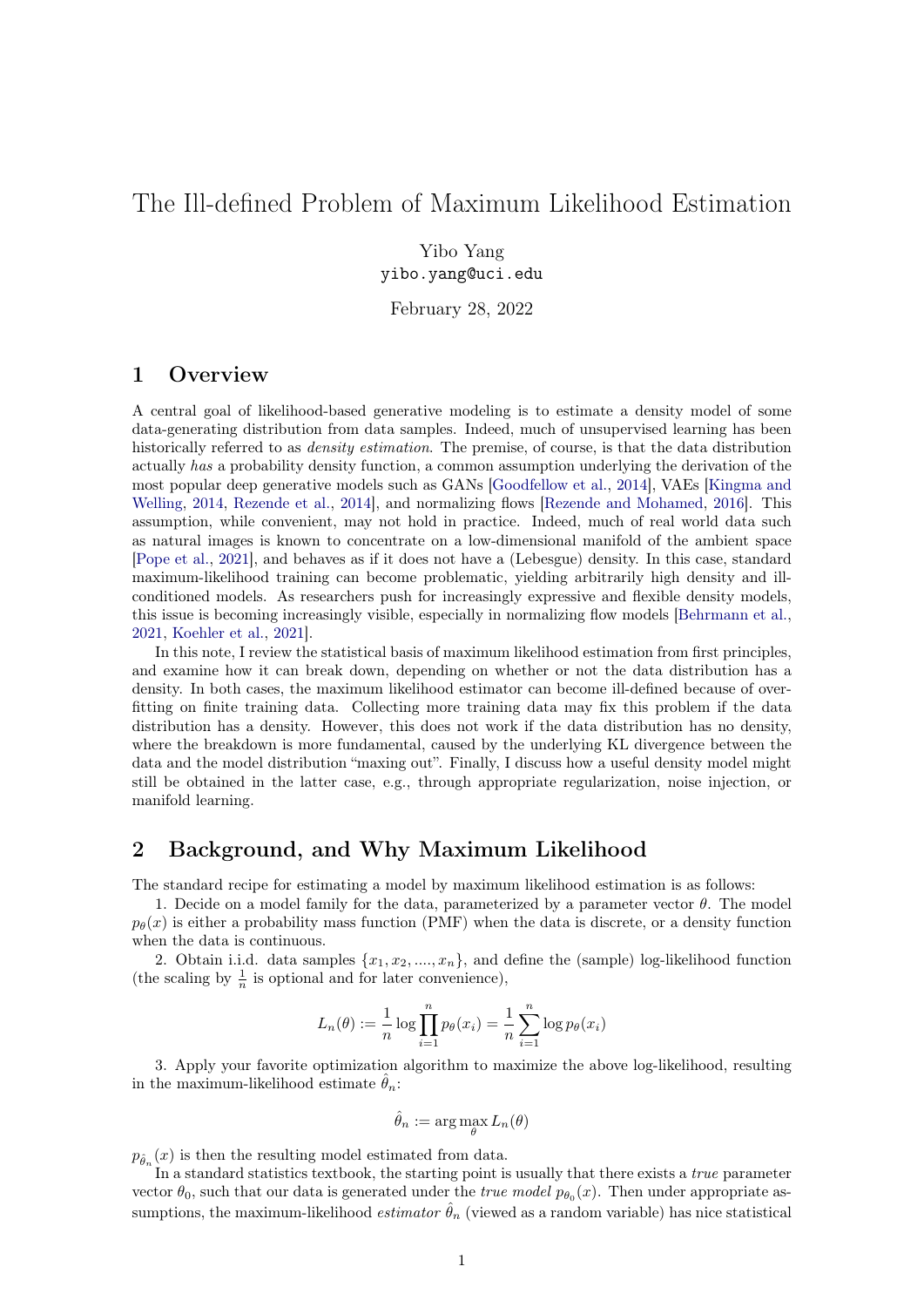properties, such as consistency and asymptotic normality, essentially ensuring that  $\hat{\theta}_n$  converges to  $\theta_0$  in a nice way as we increase the sample size n.

In machine learning, of course, it is almost never the case that the data is really generated by some model  $p_{\theta_0}$  within our parametric family of models; i.e., our model is *mis-specified*. Nor can we hope to find the global maximum as required in the definition of  $\hat{\theta}_n$ . But this does not prevent us from parameterizing  $p_{\theta}$  by some fancy neural network architecture, and training it by maximizing the log-likelihood (or a lower bound of it) with some form of SGD. What's the theoretical justification of MLE in practice then?

The standard argument is that we are approximately computing an M-projection of the data distribution onto our model family. Since we have no knowledge of the true data distribution, we can only be very general and represent the true (unknown) data distribution by a probability measure P, defined over the data space X. Given n data samples  $x_1, ..., x_n$ , we can define an empirical measure,  $P_n := \frac{1}{n} \sum_{i=1}^n \delta_{x_i}$ , a mixture of Dirac delta measures centered on the data samples. The log-likelihood can be then written as an expectation resembling a negative cross entropy:

<span id="page-1-2"></span><span id="page-1-0"></span>
$$
L_n(\theta) = \mathbb{E}_{X \sim P_n}[\log p_\theta(X)].\tag{1}
$$

From here on out things start to get tricky, and most explanations I've seen focus on the case of discrete data. Let's also only consider the discrete setting for now, so the model  $p_\theta$  is a PMF with support over a countable  $\mathcal{X}$ , and let the PMF of the true data distribution P be p (which always exists). Similarly, using lower-case  $p_n$  to denote the PMF of the empirical measure (just need to replace Dirac delta with Kronecker delta in the definition of  $P_n$ ), Eq. [1](#page-1-0) can then be rewritten as

$$
L_n(\theta) = \mathbb{E}_{X \sim P_n}[\log p_\theta(X)] = -KL(p_n \| p_\theta) - \mathbb{H}[p_n].
$$

Since the discrete entropy  $\mathbb{H}[p_n]$  is constant w.r.t.  $\theta$ , we see that maximizing the log-likelihood (LHS) is equivalent to minimizing the KL divergence between the empirical and the model distributions. Furthermore, by the law of large numbers, as the number of samples increases, the (sample) log-likelihood function  $L_n(\theta)$  (the negative "training loss") converges to the population log-likelihood (the negative "test loss", or "generalization error"), denoted by  $L_{\infty}(\theta)$ ; i.e.,

$$
\mathbb{E}_{X \sim P_n}[\log p_\theta(X)] \to \mathbb{E}_{X \sim P}[\log p_\theta(X)] := L_\infty(\theta) = -KL(p||p_\theta) - \mathbb{H}[p],\tag{2}
$$

so under the right regularity conditions, the argmax w.r.t.  $\theta$  would also converge, i.e.,

$$
\arg\max_{\theta} \mathbb{E}_{X \sim P_n}[\log p_{\theta}(X)] \to \arg\max_{\theta} \mathbb{E}_{X \sim P}[\log p_{\theta}(X)] = \arg\min_{\theta} KL(p||p_{\theta}).
$$

The limit  $\theta^* = \arg \min_{\theta} KL(p||p_{\theta})$  corresponds to the M-projection of the true distribution p onto the model family, and would simply be  $\theta_0$  if there is no model mis-specification (indeed this sketches out the usual consistency proof of the MLE).

## 3 A Quick Look at A Data Distribution Without A Density

The above is fine and dandy, except when we want to extend it to the case of continuous data. The complicating factor is that unlike in the discrete case where the data distribution  $P$  always admits a PMF, in the continuous case (e.g.,  $\mathcal{X} \subset \mathbb{R}^D$ ), P may not have a probability density function (i.e., P may not be absolutely continuous w.r.t. the Lebesgue measure in measure theory jargon).

For example, the data might be generated by first drawing from a univariate normal distribution, then multiplying it by a constant vector  $(1, 2)$ , so the resulting data lies on a straight line in  $\mathcal{X} = \mathbb{R}^2$ . Figure [1](#page-1-1) illustrates the situation <sup>1</sup>. Then there does not exist any function  $p: \mathcal{X} \to \mathbb{R}^+$ , such that integrating it over a set A gives us the probability  $P(A)$ , for every (measurable) set  $A \subset \mathcal{X}$ . For instance, if A is the line segment  $A = \{(t, 2t) | -1 \le t \le 1\}$ , then no matter what function p we use, we'll always end up with  $\int_A p(x)dx = 0$ , when in fact  $P(A) > 0$ , i.e., there is non-zero probability that the data lands on the line segment A. The issue is that the line segment is "infinitely thin" according to the reference measure "dx" (the Lebesgue measure in  $\mathbb{R}^2$ ), with respect to which our integral and probability density are defined.

<span id="page-1-1"></span><sup>&</sup>lt;sup>1</sup>This generative process is basically probabilistic PCA, but without adding observation noise at the end.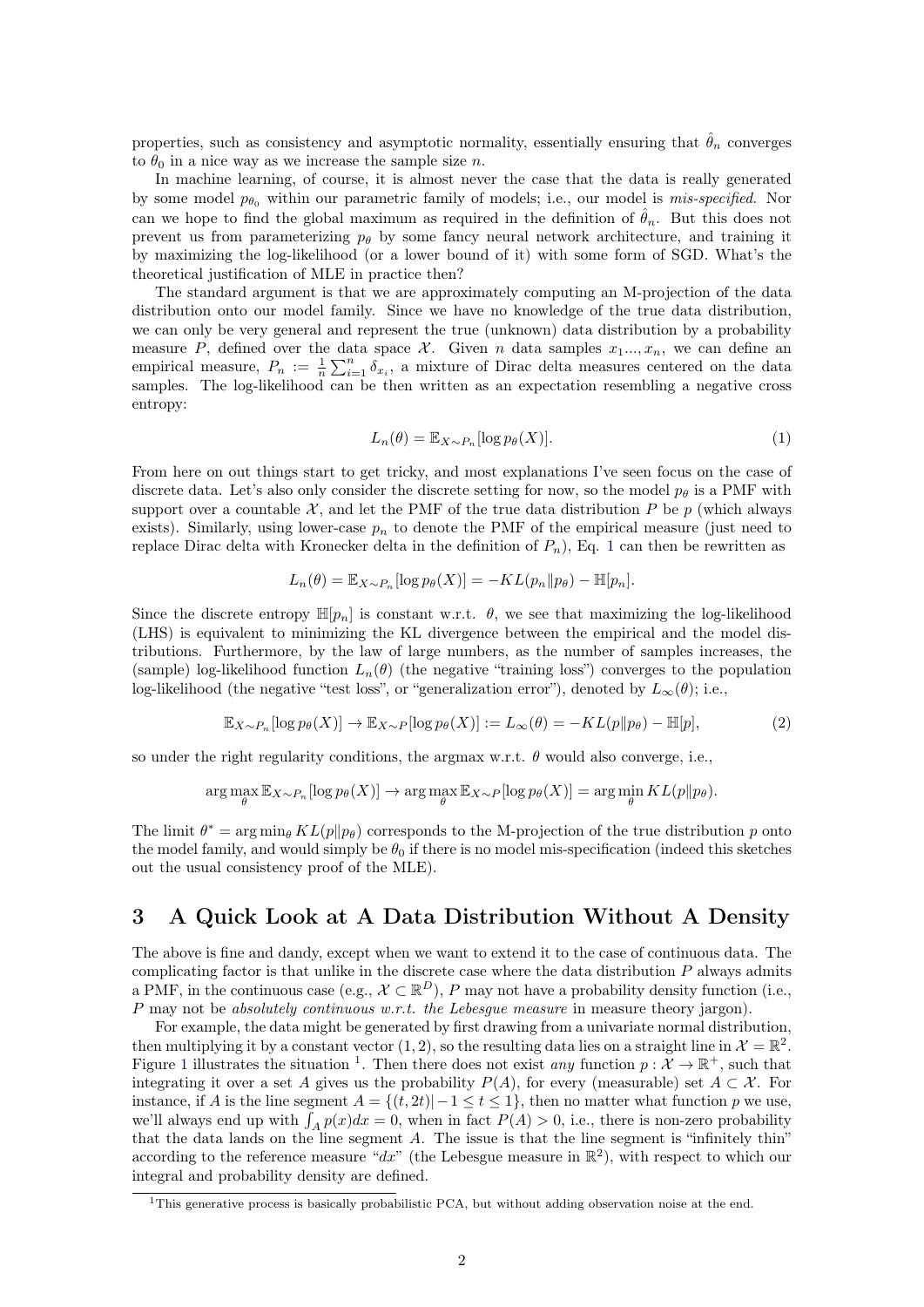

<span id="page-2-0"></span>Figure 1: Illustration of a data distribution that does not admit a probability density function.

### 4 The Problem

Regardless of whether the data distribution admits a density function, the MLE can be ill-defined, i.e., there is no setting of  $\theta$  that maximizes the log-likelihood  $L_n(\theta)$ , especially when max $\theta$   $L_n(\theta)$  = ∞. I'll discuss this issue for the two cases where the data distribution does and does not admit a density, explain why the latter case is more problematic, and give evidence in machine learning research that suggests the prevalence of the latter case in practice.

If P has a density. The textbook discussion usually just assumes the data has a density  $p$ ; then the M-projection argument from the discrete case goes through largely unchanged (Eq [2](#page-1-2) continues to hold, with  $\mathbb H$  now denoting differential entropy instead of Shannon entropy); see, e.g., Theorem 16.3 of [this lecture note.](https://web.stanford.edu/class/archive/stats/stats200/stats200.1172/Lecture16.pdf) So, if a helpful oracle can guarantee us that the data distribution admits a density, then we can rest assured that maximum-likelihood training is still asymptotically minimizing the KL divergence between the (unknown) data density  $p$  and the model family.

Nonetheless, there is a potential problem of the maximum-likelihood estimator being ill-defined. Most relevant to our discussions is the problem of "extreme overfitting", caused by having too few data samples relative to the model complexity, even when there is no model mis-specification and the data has a density (this also happens more generally when the data has no density). Take the simple example of estimating a univariate Gaussian distribution, without model mis-specification. If only  $n = 1$  sample is given, the log-likelihood can be made arbitrarily large by setting the mean to the sample location, and shrinking the variance parameter to arbitrarily small values. This is analogous to the classic discrete example of estimating the probability of heads v.s. tails from a single coin toss. In this example, the pathology disappears as soon as we have two (different) data samples. However, increasing the number of data samples is not a panacea. For some flexible models (such as a Gaussian mixture with two or more components), the sample MLE objective  $L_n$  can always be made arbitrarily large, even when the population objective  $L_{\infty}$  has a finite maximum. And if the data has no density, then even an infinite number of samples does not help.

If P has no density. When the data distribution does not have a density (which as we'll see is likely the case for much of natural data), the whole M-projection argument breaks down, and no amount of training data can fix the ill-defined MLE problem.

The basic issue is that the KL divergence  $KL(P||P_{\theta})$ , which we've come to regard as the principled minimization objective underlying MLE, is simply undefined (or infinite) in this case. Note I've switched the notation from  $p_{\theta}$  to capital  $P_{\theta}$  to emphasize we are now considering the probability measure defined by our model density  $p_{\theta}$ , i.e.,  $P_{\theta}(A) := \int_A p_{\theta}(x) dx$ , for every measurable event  $A \subset \mathcal{X}$ . The KL divergence between two measures  $P_1$  and  $P_2$  is defined as  $KL(P_1||P_2) := \int \log \frac{dP_1}{dP_2} dP_1$  when  $P_1$  is absolutely continuous w.r.t.  $P_2$ , and undefined or taken to be  $\infty$  otherwise. Without getting into too much detail, the absolute continuity requirement just means that wherever  $P_2$  assigns zero probability,  $P_1$  must also assign zero probability; when this is satisfied, the integrand  $\frac{dP_1}{dP_2}$  is well-defined and reduces to the familiar PDF (or PMF) ratio  $\frac{p_1(x)}{p_2(x)}$ in the continuous (or discrete) case. This requirement is violated when the data measure  $\overline{P}$  no longer admits a density (e.g., is concentrated on a lower dimensional manifold, like a line in  $\mathbb{R}^2$ ), yet we still model it by a density  $p_\theta$ . This happens, in our 2D example, if I model the data by a 2D Gaussian density (or any density on  $\mathbb{R}^2$ ); then the Gaussian measure  $P_\theta$  cannot assign positive probability to any line segment A, yet  $P(A) > 0$  under the data.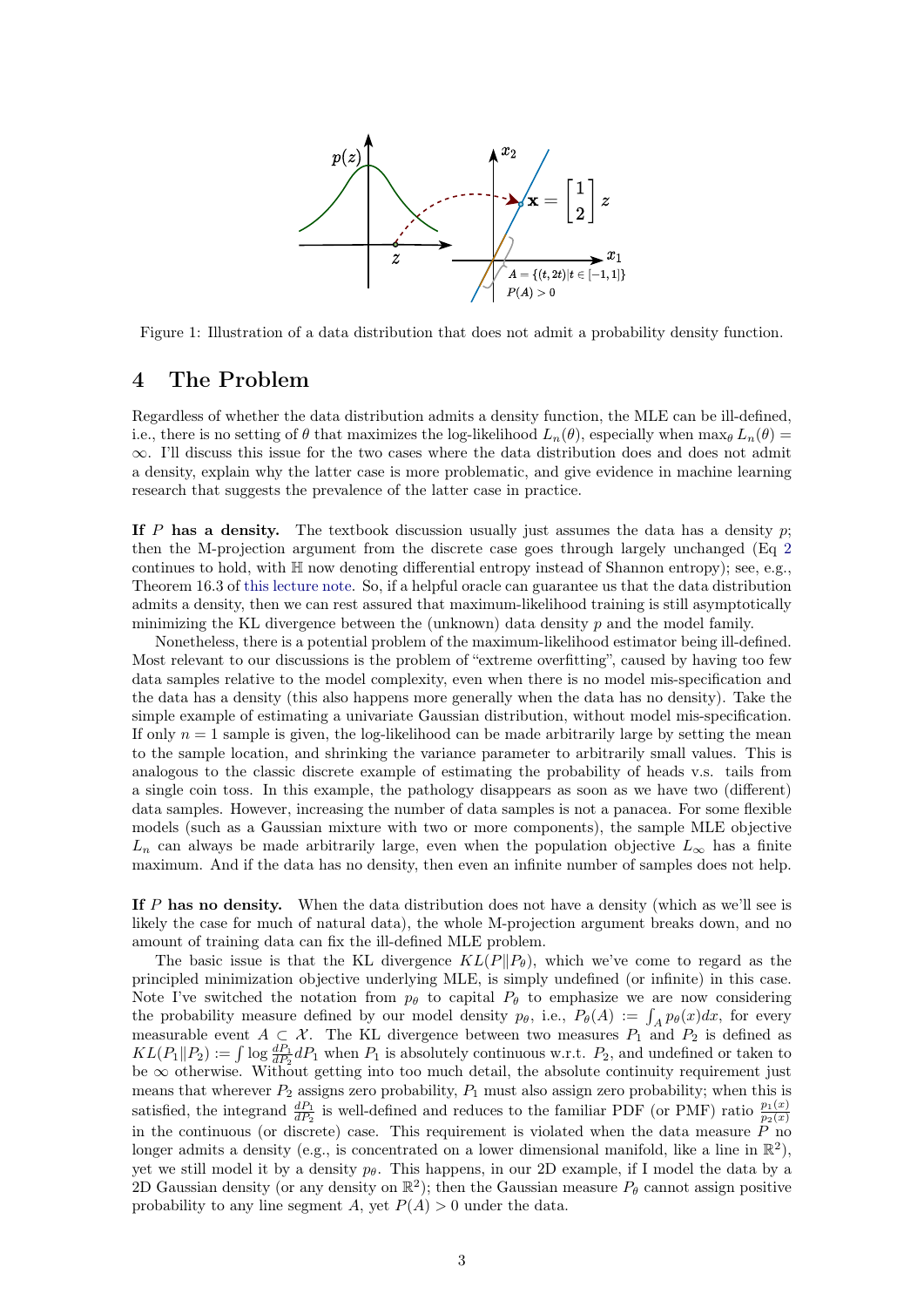If we look past the fact that we are no longer (approximately) computing the M-projection of the data distribution, does it still make sense to train a density model by maximum likelihood? It depends on the goal of generative modeling. As we train such a model, it will assign increasingly high density ( $\infty$  if allowed) to the training data, and ideally the entire data manifold. This is OK if we only intend to use the model to draw samples from the data manifold. Of course, a model that only memorizes and returns training data may not be useful, so care still needs to be taken to prevent extreme overfitting. However, it won't make much sense to use the resulting  $p_{\theta}$  as a density model of the data, considering the fact that 1. both the sample ("train") log-likelihood and more importantly the population ("test") log-likelihood can always be made arbitrarily large by tweaking the model family (e.g., using a more flexible normalizing flow architecture); and 2. even within the same model family, a model with a high likelihood may poorly capture the shape of the data within the data manifold. Note that point 1, essentially  $\max_{q} \mathbb{E}_{X \sim P} [\log q(X)] = \infty$ , cannot happen when P admits a density and has a finite differential entropy  $\mathbb{H}[p]$ , because the objective would be bounded above by  $-\mathbb{H}[p]$ .

Natural data behaves like it does not have a density. By natural data, I mean raw signals from the natural world like images and sound waves. It is widely conjectured that such realworld data lies on a low-dimensional manifold of the ambient space and thus has a low intrinsic dimension, often much lower than the nominal dimension of the data (e.g., the number of pixels in an image). There's been a long line of research lending experimental support to this manifold hypothesis [\[Pope et al.,](#page-5-4) [2021\]](#page-5-4). Recent work by [Pope et al.](#page-5-4) [\[2021\]](#page-5-4) looked into actually establishing the intrinsic dimensionality of popular image datasets such as CIFAR and ImageNet; e.g., the intrinsic dimensionality of ImageNet is estimated to be between 26 and 43.

Empirical experience training deep generative models also point to the low intrinsic dimension of images. e.g., when fitting a VAE with a Gaussian observation model on MNIST images, the ELBO, which lower bounds the log-likelihood  $L_n(\theta)$ , can be made seemingly arbitrarily large, by simply shrinking the variance of the observation model [\[Lucas et al.,](#page-5-7) [2019\]](#page-5-7). As another example, current deep normalizing flow models trained on images tend to be poorly conditioned and close to non-invertible [\[Behrmann et al.,](#page-5-5) [2021,](#page-5-5) [Koehler et al.,](#page-5-6) [2021\]](#page-5-6). This is despite the use of dequantization noise during training (potential solution 3, to be discussed below), suggesting the flow transform has trouble mapping between the (likely still very "thin") noisy data manifold to the high dimensional ambient space of pixels, while staying invertible. Regardless whether or not the true distribution of natural images has a density (we may never know for sure), it behaves as if it does not.

### 5 Potential Solutions

The problem of arbitrarily high population log-likelihood, essentially due to an infinite  $KL(P||P_{\theta})$ (also known as KL "maxing out", or the related JS divergence "maxing out" in GANs), has been recognized for a while, and spurred the development of likelihood-free approaches; the prime example is the Wasserstein-GAN [\[Arjovsky et al.,](#page-5-8) [2017\]](#page-5-8). Such a likelihood-free approach avoids the potentially ill-defined problem of density estimation altogether. If, still, we want to learn a "useful" density model of the data, what can we do? Below I summarize a few potential solutions.

#### 1. Use a discrete model for discrete data.

If the data observations are actually discrete, e.g., digital representations of natural images taking values in  $\{0, 1, ..., 255\}^D$ , then they may be better off modeled directly by a PMF, such as a PixelCNN [\[van den Oord et al.,](#page-5-9) [2016\]](#page-5-9) (or other autoregressive models), a discrete normalizing flow [\[Tran et al.,](#page-5-10) [2019,](#page-5-10) [Hoogeboom et al.,](#page-5-11) [2019\]](#page-5-11), or a VAE with a discrete observation model.

The discrete setting is better behaved, in that there is a unique PMF which maximizes the sample log-likelihood (the empirical PMF  $p_n$ ), with the maximum achievable log-likelihood equal to  $-\mathbb{H}[p_n]$ . The trivial solution  $p_n$  is arguably also the result of overfitting (especially when n is small), but does not occur in practice often because the model  $p_{\theta}$  is not expressive enough to reach this solution. Occasionally, there is still a silly case of MLE being undefined caused by the solution  $\hat{\theta}_n$  existing on the boundary of the parameter set (e.g., logistic regression on perfectly separated data, with  $\theta$  growing indefinitely), but this is typically harmless. Of course, a PMF only makes sense for discrete data. When we do use a continuous density model  $^2$  $^2$ , it is paramount to:

<span id="page-3-0"></span><sup>&</sup>lt;sup>2</sup>Incidentally, many discrete generative models are parameterized with an underlying density model for efficiency, such as PixelCNN++, or the base distribution of a discrete flow [\[Hoogeboom et al.,](#page-5-11) [2019\]](#page-5-11).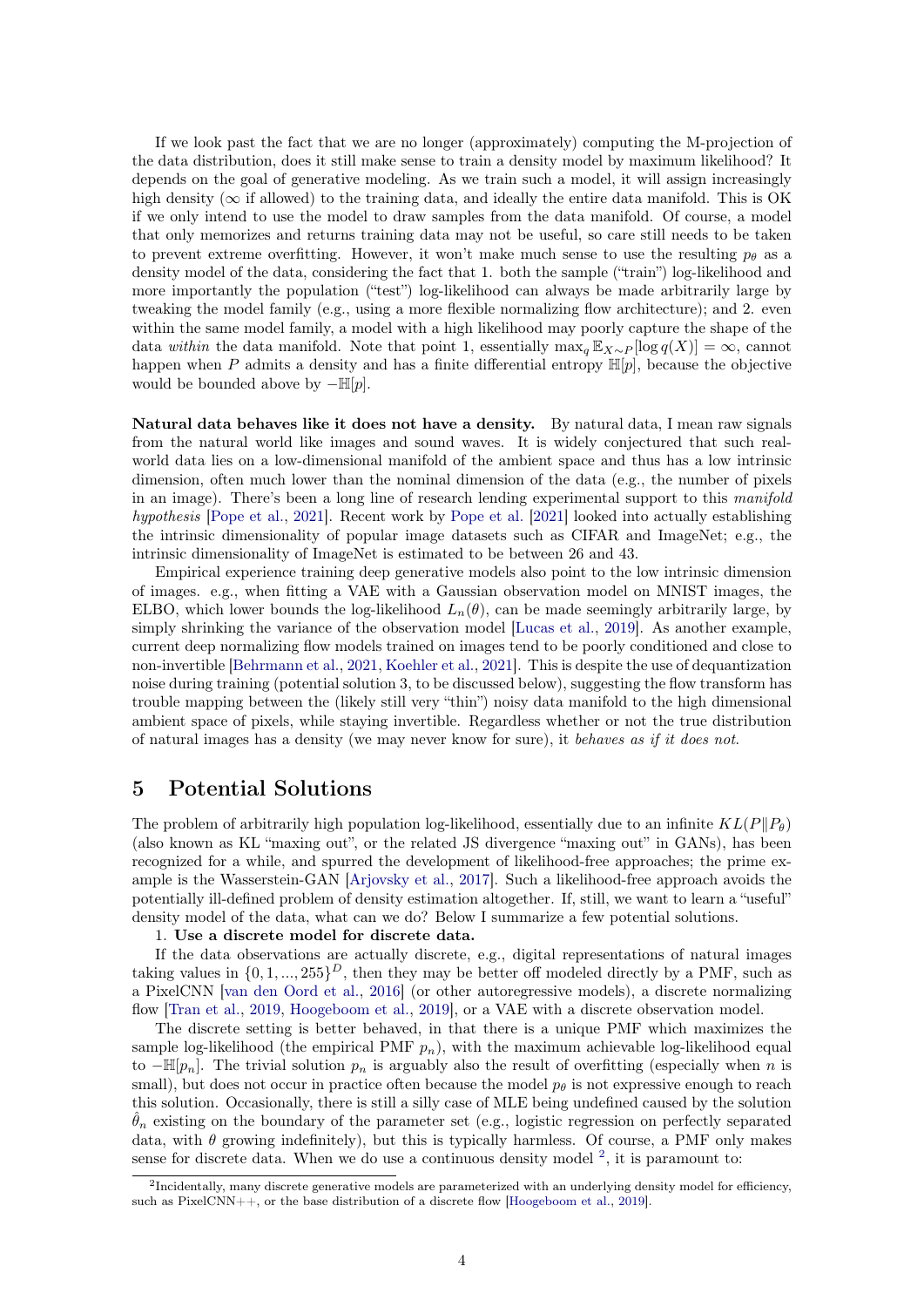#### 2. Constrain or regularize the model, to prevent infinite maximum likelihood.

This underlies many classical methods in statistics, such as Lasso and ridge regression, as well as MAP estimation with a Bayesian prior on  $\theta$ . Besides adding a regularizer to the MLE objective (or going full Bayesian), we can also directly constrain the parameterization of the model family. The first example that comes to my mind is the common practice of fixing the variance of a Gaussian observation model  $p_{\theta}(x|z)$  in a VAE. The amount and the nature of constraint imposed to the model is usually determined by a validation set, but sometimes also dictated by ulterior goals such as representation learning (e.g., for VAEs, we know that getting good log-likelihood is insufficient for learning good latent representations [\[Alemi et al.,](#page-5-12) [2018\]](#page-5-12)), or compression (e.g., restricting a VAE's likelihood model in an appropriate way turns it into a data compressor [\[Theis](#page-5-13) [et al.,](#page-5-13) [2017,](#page-5-13) [Ballé et al.,](#page-5-14) [2017,](#page-5-14) [Yang et al.,](#page-5-15) [2020\]](#page-5-15) or an estimator of the rate-distortion function [\[Yang and Mandt,](#page-5-16) [2022\]](#page-5-16)).

3. Add noise to the data. For D-dimensional data, convolving it with even a small amount of continuous noise in  $\mathbb{R}^D$  ensures the resulting noisy data distribution has a density. Then there's no more issue of "KL maxing out", and we're back to doing (approximate) M-projection. This idea has been used in the analysis of GANs by [Arjovsky and Bottou](#page-6-0) [\[2017\]](#page-6-0), where the GAN and the data distributions (both with low-dimensional support) are "smoothed out" by a small Gaussian noise, in order to work with a notion of Jensen-Shannon divergence between them.

If the data is discrete, particularly if it's the quantized representation of a continuous signal (such as digital representations of natural images), then injecting dequantization noise during training is a particularly elegant approach. The resulting modified MLE objective is bounded from above by the (discrete) empirical data entropy, and maximum likelihood has the interpretation of minimizing the cost of lossless data compression under the discretized density model; see [Theis](#page-6-1) [et al.](#page-6-1) [\[2016\]](#page-6-1) for details. This is the predominant approach for training continuous density models (especially normalizing flows) on digital images, and compression cost serves as a principled metric for model evaluation/comparison. Furthermore, the distribution of the noise itself can be optimized [\[Ho et al.,](#page-6-2) [2019\]](#page-6-2), if we view noise injection as inferring a posterior distribution over the unobserved value of the raw signal before it underwent quantization.

4. Manifold learning. The high-level idea here is to separate the task of estimating the support of the data distribution (i.e., the "data manifold") from estimating a probability distribution over the support. The first task is more of a geometry problem, and affects the realism of the samples generated by the model, whereas the latter is more of a statistics problem affecting the "spread" or "diversity" of generated samples [\[Lui et al.,](#page-6-3) [2017\]](#page-6-3). The two-stage approach is taken by [Dai and Wipf](#page-6-4) [\[2019\]](#page-6-4): they first train a VAE to recover the data manifold (where the model is free to assign  $\infty$  density), and then train a separate VAE to estimate the aggregate posterior of the first VAE. The data distribution can then be accurately sampled by first drawing a sample from the second-stage VAE, and then passing it through the generative process of the first-stage VAE. This approach is reminiscent of a VQ-VAE and results in much better sample quality than vanilla Gaussian VAEs, although it does not yield a density model of the data over the estimated manifold. The flow review article by [Papamakarios et al.](#page-6-5) [\[2021\]](#page-6-5) touches on the topic of parameterizing a normalzing flow on low-dimension Riemannian manifolds, and increasing research on [machine](https://dawn.cs.stanford.edu/2019/10/10/noneuclidean/) [learning in non-Euclidean spaces](https://dawn.cs.stanford.edu/2019/10/10/noneuclidean/) may also offer useful tools here.

### 6 Closing Thoughts

Technically, the case of data being discrete is really the same as the data admitting a density, if we regard the PMF as the density w.r.t. an appropriate reference measure, i.e., the counting measure of  $X$ . The broader distinction of whether or not the data distribution has a density just boils down to whether we know the true support of the data (this is the set of all the outcomes  $\mathcal X$  in the discrete case, or  $\mathbb{R}^D$  or a sub-manifold in the continuous case). If we do, we can declare that "the true data distribution has a density" (w.r.t. a reference measure over the support), and then we can (in principle) proceed to estimate a model of the data density over the true support. But even this broader distinction is in some sense irrelevant to the model estimation problem. As long as we live in the real world and can only learn from a finite amount of data, we may never know the true support of the data distribution and risk overfitting, assigning zero probability to events that might actually occur. Imagine estimating the categorical probabilities of an alien-invented dice with (for all we know) infinitely many faces each marked with a different symbol; even positing a Bayesian prior requires us to know all the possible outcomes! Such is the reality of statistical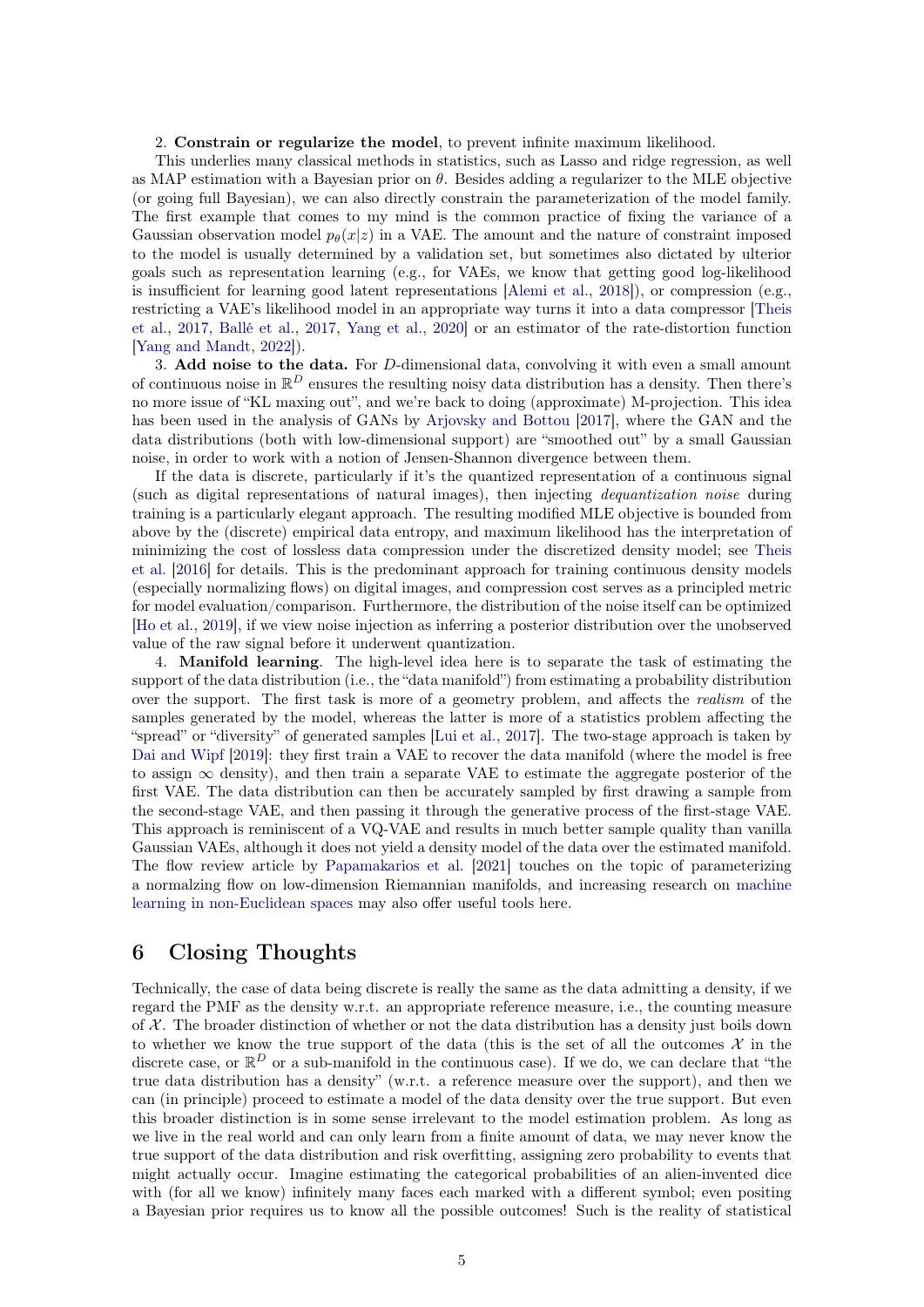inference, and fortunately the alien dice situation does not occur in practice often.

### References

- <span id="page-5-0"></span>I. Goodfellow, J. Pouget-Abadie, M. Mirza, B. Xu, D. Warde-Farley, S. Ozair, A. Courville, and Y. Bengio. Generative Adversarial Nets. In Z. Ghahramani, M. Welling, C. Cortes, N. Lawrence, and K. Q. Weinberger, editors, Advances in Neural Information Processing Systems, volume 27, 2014.
- <span id="page-5-1"></span>D. Kingma and M. Welling. Auto-encoding variational Bayes. In International Conference on Learning Representations, 2014.
- <span id="page-5-2"></span>D. J. Rezende, S. Mohamed, and D. Wierstra. Stochastic backpropagation and approximate inference in deep generative models. In International Conference on Machine Learning, 2014.
- <span id="page-5-3"></span>Danilo Jimenez Rezende and Shakir Mohamed. Variational inference with normalizing flows. In International Conference on Machine Learning, 2016.
- <span id="page-5-4"></span>Phillip Pope, Chen Zhu, Ahmed Abdelkader, Micah Goldblum, and Tom Goldstein. The intrinsic dimension of images and its impact on learning. In International Conference on Learning Representations, 2021. URL <https://openreview.net/forum?id=XJk19XzGq2J>.
- <span id="page-5-5"></span>Jens Behrmann, Paul Vicol, Kuan-Chieh Wang, Roger Grosse, and Jörn-Henrik Jacobsen. Understanding and mitigating exploding inverses in invertible neural networks. In *International* Conference on Artificial Intelligence and Statistics, pages 1792–1800. PMLR, 2021.
- <span id="page-5-6"></span>Frederic Koehler, Viraj Mehta, and Andrej Risteski. Representational aspects of depth and conditioning in normalizing flows. In International Conference on Machine Learning, pages 5628–5636. PMLR, 2021.
- <span id="page-5-7"></span>James Lucas, George Tucker, Roger Grosse, and Mohammad Norouzi. Understanding posterior collapse in generative latent variable models. arXiv preprint arXiv:1903.05789, 2019.
- <span id="page-5-8"></span>Martin Arjovsky, Soumith Chintala, and Léon Bottou. Wasserstein generative adversarial networks. In International conference on machine learning, pages 214–223. PMLR, 2017.
- <span id="page-5-9"></span>A. van den Oord, N. Kalchbrenner, O. Vinyals, A. Graves L. Espeholt, and K. Kavukcuoglu. Conditional Image Generation with PixelCNN Decoders. In Advances in Neural Information Processing Systems 29, pages 4790–4798, 2016.
- <span id="page-5-10"></span>Dustin Tran, Keyon Vafa, Kumar Agrawal, Laurent Dinh, and Ben Poole. Discrete flows: Invertible generative models of discrete data. In Advances in Neural Information Processing Systems, pages 14719–14728, 2019.
- <span id="page-5-11"></span>Emiel Hoogeboom, Jorn Peters, Rianne van den Berg, and Max Welling. Integer discrete flows and lossless compression. In Advances in Neural Information Processing Systems, pages 12134–12144, 2019.
- <span id="page-5-12"></span>Alexander Alemi, Ben Poole, Ian Fischer, Joshua Dillon, Rif A Saurous, and Kevin Murphy. Fixing a broken ELBO. In International Conference on Machine Learning, pages 159–168. PMLR, 2018.
- <span id="page-5-13"></span>L. Theis, W. Shi, A. Cunningham, and F. Huszár. Lossy Image Compression with Compressive Autoencoders. In International Conference on Learning Representations, 2017.
- <span id="page-5-14"></span>J. Ballé, V. Laparra, and E. P. Simoncelli. End-to-end Optimized Image Compression. In International Conference on Learning Representations, 2017.
- <span id="page-5-15"></span>Yibo Yang, Robert Bamler, and Stephan Mandt. Variational Bayesian Quantization. In International Conference on Machine Learning, 2020.
- <span id="page-5-16"></span>Yibo Yang and Stephan Mandt. Towards empirical sandwich bounds on the rate-distortion function. In International Conference on Learning Representations, 2022.